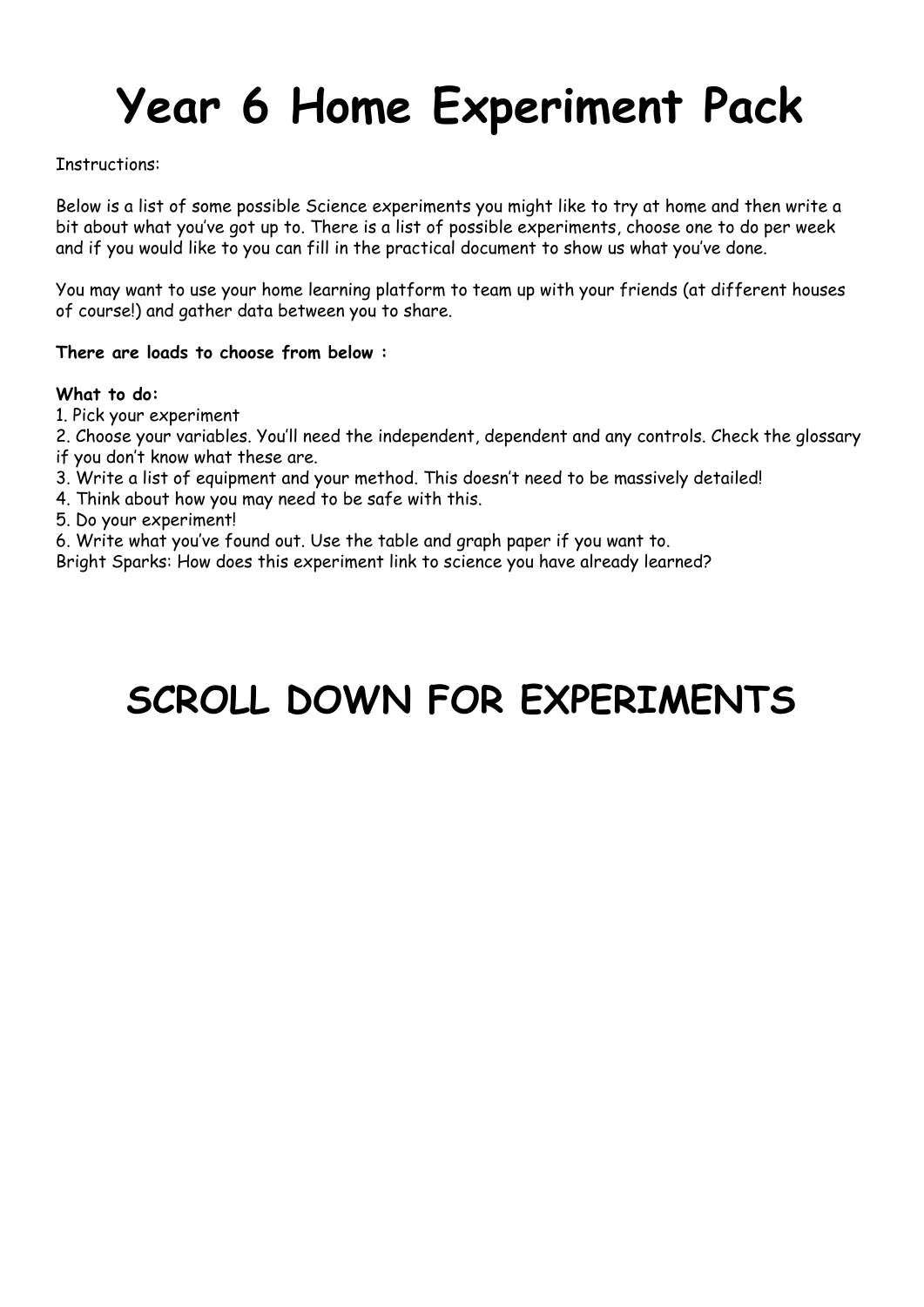| <b>Topic</b>                       | Equipment needed                                                                                                                                                                                                                                                              | <b>Resource link</b>                                                                      |
|------------------------------------|-------------------------------------------------------------------------------------------------------------------------------------------------------------------------------------------------------------------------------------------------------------------------------|-------------------------------------------------------------------------------------------|
| Making a<br>wormery                | Clear 2 litre bottle, 1 piece of A4 black card<br>(or other dark material), worms from the<br>garden, soil, sand, vegetable peelings                                                                                                                                          | <u>https://drive.google.com/ope</u><br>n?id=1cnz-OigotNoCQmLL5VE<br>Z46ktrQYw3kUz         |
| Constellation<br>viewer            | Empty Pringles container, 1 push pin,<br>plasticine or playdough or blue tack,<br>scissors, printed out sheet                                                                                                                                                                 | <u> https://drive.google.com/ope</u><br>n?id=1DzWFzt5DcVp6exF9rX<br>8v1rCBuk7iFkiK        |
| Making a<br>boomerang              | Large piece of cardboard (bottom of<br>takeaway pizza box works well), scissors,<br>tape, bluetak, printed out boomerang<br>template                                                                                                                                          | <u> https://drive.google.com/ope</u><br><u>n?id=1LAxf5U0Q08AoXU-v</u><br>V1ogyzZz2wVIzZF  |
| Water<br>displacement              | 1 large container that fits inside a<br>deep-sided tray or washing up bowl,<br>measuring jug or beaker with a spout for<br>pouring, tongs, towels                                                                                                                             | <u> https://drive.google.com/ope</u><br>n?id=1uS4NEPkAPXd1xP7mR<br>XIOelvB7BYhigNr        |
| <b>Trace fossils</b>               | 2 tbs used coffee grounds, 2 tbs plain flour,<br>1 tbs salt, 1 tbs cold coffee, 1 bowl, 1 spoon,<br>variety of objects to press in dough,<br>greaseproof paper                                                                                                                | https://drive.google.com/ope<br>n?id=1zT7nmuaIkIImgOcQpT<br>LYc80 e0-7SUcT                |
| Double bubble                      | 2 cup, 1 straw, 1/2 tsp sugar, 1 tsp<br>washing-up liquid, jug of warm water                                                                                                                                                                                                  | https://drive.google.com/ope<br>n?id=1WFObYUj8btJ7Uk6Tw<br>U7oSW0XEIkX27ig                |
| <b>Blast off!</b>                  | 1 thin bendy straw, 1 thicker milkshake<br>straw, sticky tape, scissors                                                                                                                                                                                                       | <u>https://drive.google.com/ope</u><br>n?id=1FtGgT5h2dYypF0TBRb<br>KxILRpEaunvov3         |
| Making<br>ice-cream                | 3 tbs salt, small ziplock bag and large food<br>bag, 8 ice-cubes, 1 tbs full fat milk, 1 tbs<br>cream, 2 tsp sugar, 1/2 tsp vanilla, winter<br>gloves                                                                                                                         | <u> https://drive.google.com/ope</u><br>n?id=106B5iskn47LthR9-P-sx<br>DiIuuScPw7h1        |
| Vitruvian man                      | Tape measure at least 150cm long (and<br>access to spreadsheet on computer if<br>desired)                                                                                                                                                                                     | https://drive.google.com/ope<br>n?id=1SDLOzntGG9Z UYvQe<br>ZWBuaTxA4TtlsK1                |
| Glitter germs                      | Glitter, hand lotion, tray or newspaper to<br>catch excess glitter                                                                                                                                                                                                            | <u> https://drive.google.com/ope</u><br><u>n?id=1Z-ToQoh1vJGZqFzMrp</u><br>uxyAygnZC63x47 |
| <b>Investigating</b><br>indicators | Chopping board and knife, beakers or plastic<br>cups, tea strainer or sieve, shot glasses or<br>other small container for liquid, choice of<br>red cabbage, beetroot, blackberries or<br>rose/geranium petals, various household<br>liquids to test e.g. lemon juice, bicarb, | <u> https://drive.google.com/ope</u><br>n?id=1vLGUi-NkVlZwBJ9Bvl0<br><u>KA5vB-jdxQODs</u> |
| Vinegar and<br>bicarb balloons     | Small fruit drink or water bottle, 1 balloon,<br>vinegar, bicarbonate of soda, funnel, small<br>spoon                                                                                                                                                                         | https://drive.google.com/ope<br>n?id=1BdfJQHO5Mlghglz4xo<br>6K1xtY75hHWUqj                |